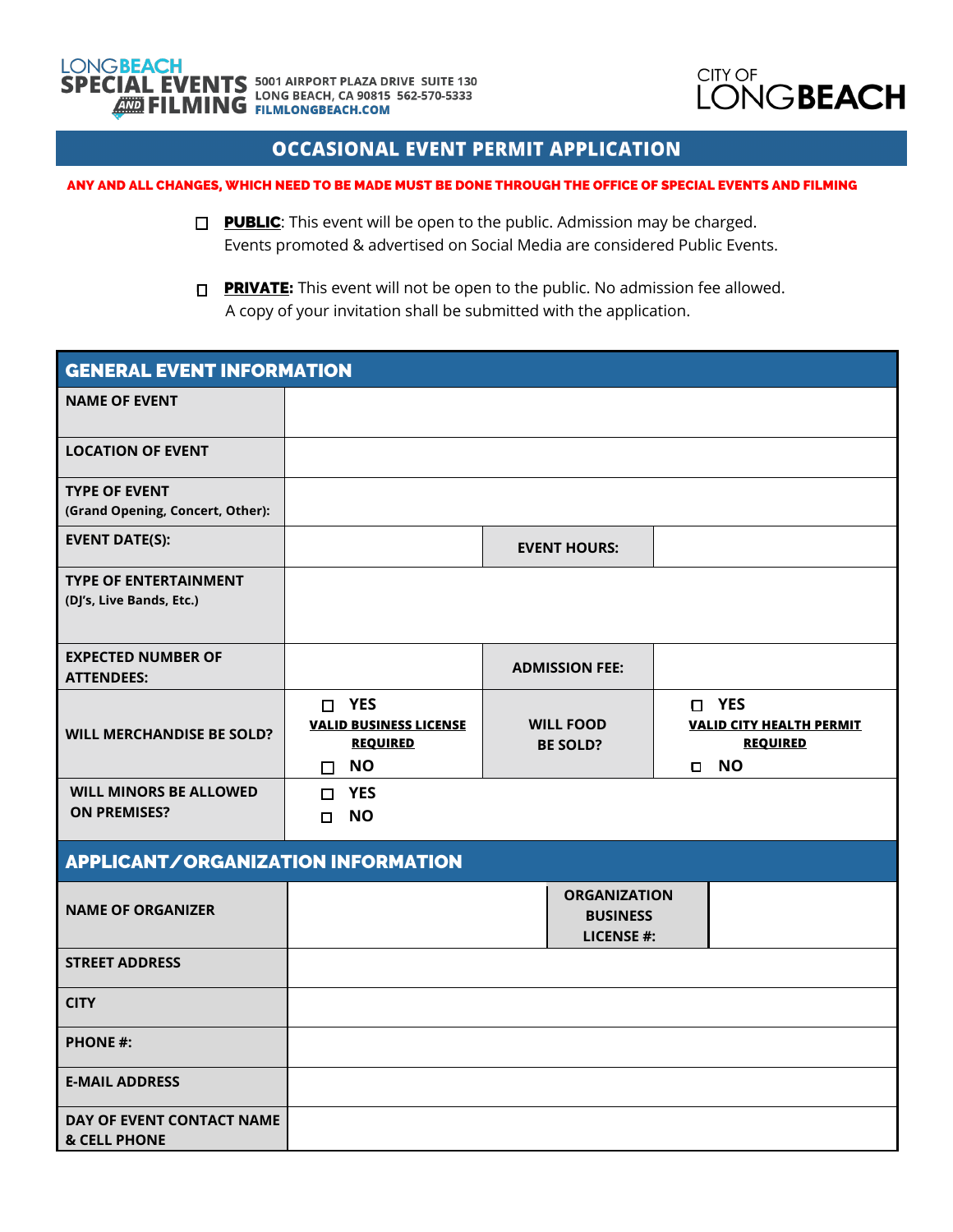| <b>SECURITY INFORMATION</b>                                                                                                                                                                                                                                                                                                                                         |                                                                                                                                                                                                                                                                                                                                                                                                                                                                                                                                                                                                      |                                                    |                     |                                                                          |  |
|---------------------------------------------------------------------------------------------------------------------------------------------------------------------------------------------------------------------------------------------------------------------------------------------------------------------------------------------------------------------|------------------------------------------------------------------------------------------------------------------------------------------------------------------------------------------------------------------------------------------------------------------------------------------------------------------------------------------------------------------------------------------------------------------------------------------------------------------------------------------------------------------------------------------------------------------------------------------------------|----------------------------------------------------|---------------------|--------------------------------------------------------------------------|--|
| <b>WILL SECURITY BE PROVIDED?</b>                                                                                                                                                                                                                                                                                                                                   | <b>DYES</b>                                                                                                                                                                                                                                                                                                                                                                                                                                                                                                                                                                                          |                                                    | <b>NO</b><br>$\Box$ |                                                                          |  |
| <b>NAME OF SECURITY COMPANY</b><br>(If applicable):                                                                                                                                                                                                                                                                                                                 |                                                                                                                                                                                                                                                                                                                                                                                                                                                                                                                                                                                                      | <b>PRIVATE PATROL OPERATOR</b><br>(PPO) LICENSE #: |                     |                                                                          |  |
| <b>SECURITY SUPERVISOR'S NAME &amp;</b><br><b>PHONE #:</b>                                                                                                                                                                                                                                                                                                          |                                                                                                                                                                                                                                                                                                                                                                                                                                                                                                                                                                                                      |                                                    |                     |                                                                          |  |
| <b>NUMBER OF UNARMED SECURITY:</b>                                                                                                                                                                                                                                                                                                                                  | <b>NUMBER OF ARMED</b><br><b>SECURITY:</b>                                                                                                                                                                                                                                                                                                                                                                                                                                                                                                                                                           |                                                    |                     |                                                                          |  |
| <b>GENERAL SECURITY INSTRUCTIONS:</b>                                                                                                                                                                                                                                                                                                                               |                                                                                                                                                                                                                                                                                                                                                                                                                                                                                                                                                                                                      |                                                    |                     |                                                                          |  |
| <b>SECURITY UNIFORM DESCRIPTION:</b>                                                                                                                                                                                                                                                                                                                                |                                                                                                                                                                                                                                                                                                                                                                                                                                                                                                                                                                                                      |                                                    |                     |                                                                          |  |
| PLEASE LIST ON YOUR SITE PLAN, A DETAILED DEPICTION OF THE LOCATIONS OF WHERE<br><b>YOUR SECURITY WILL BE STATIONED.</b><br>PLEASE INCLUDE PERIMETER SECURITY AND ROVING SECURITY PERSONNEL IF NEEDED.<br><b>PLEASE NOTE:</b><br>Off Duty Police Officers working in a "Private Security" capacity,<br>shall NOT wear anything identifying them as a peace officer. |                                                                                                                                                                                                                                                                                                                                                                                                                                                                                                                                                                                                      |                                                    |                     |                                                                          |  |
| <b>ALCOHOL INFORMATION</b>                                                                                                                                                                                                                                                                                                                                          |                                                                                                                                                                                                                                                                                                                                                                                                                                                                                                                                                                                                      |                                                    |                     |                                                                          |  |
| WILL ALCOHOL BE SOLD, SERVED,<br><b>OR CONSUMED?</b>                                                                                                                                                                                                                                                                                                                | <b>D</b> YES<br>Please go to the Procedure to obtain an<br><b>ABC Permit section below</b>                                                                                                                                                                                                                                                                                                                                                                                                                                                                                                           |                                                    | O NO                | Please skip to Security Information section<br>of this application below |  |
| <b>PROCEDURE TO OBTAIN AN</b><br><b>ALCOHOL BEVERAGE</b><br><b>CONTROL DAY PERMIT</b>                                                                                                                                                                                                                                                                               | □ Contact the Long Beach Police Department Vice/Special Permits Unit at<br>(562) 570-7219 to make an appointment to receive a signed ABC<br>Application.<br>The Vice Detective will review your application, and if approved, will sign<br>the ABC Application and return the signed application to you.<br>When you have the signed application, take the ABC Application to the<br>0<br>ABC Office located at 3950 Paramount Blvd., Suite #250, Lakewood, CA<br>90712, Office - (562) 982-1337 & Fax (562) 9821396.<br>The ABC Office will not issue any Day Permits without a signed application. |                                                    |                     |                                                                          |  |